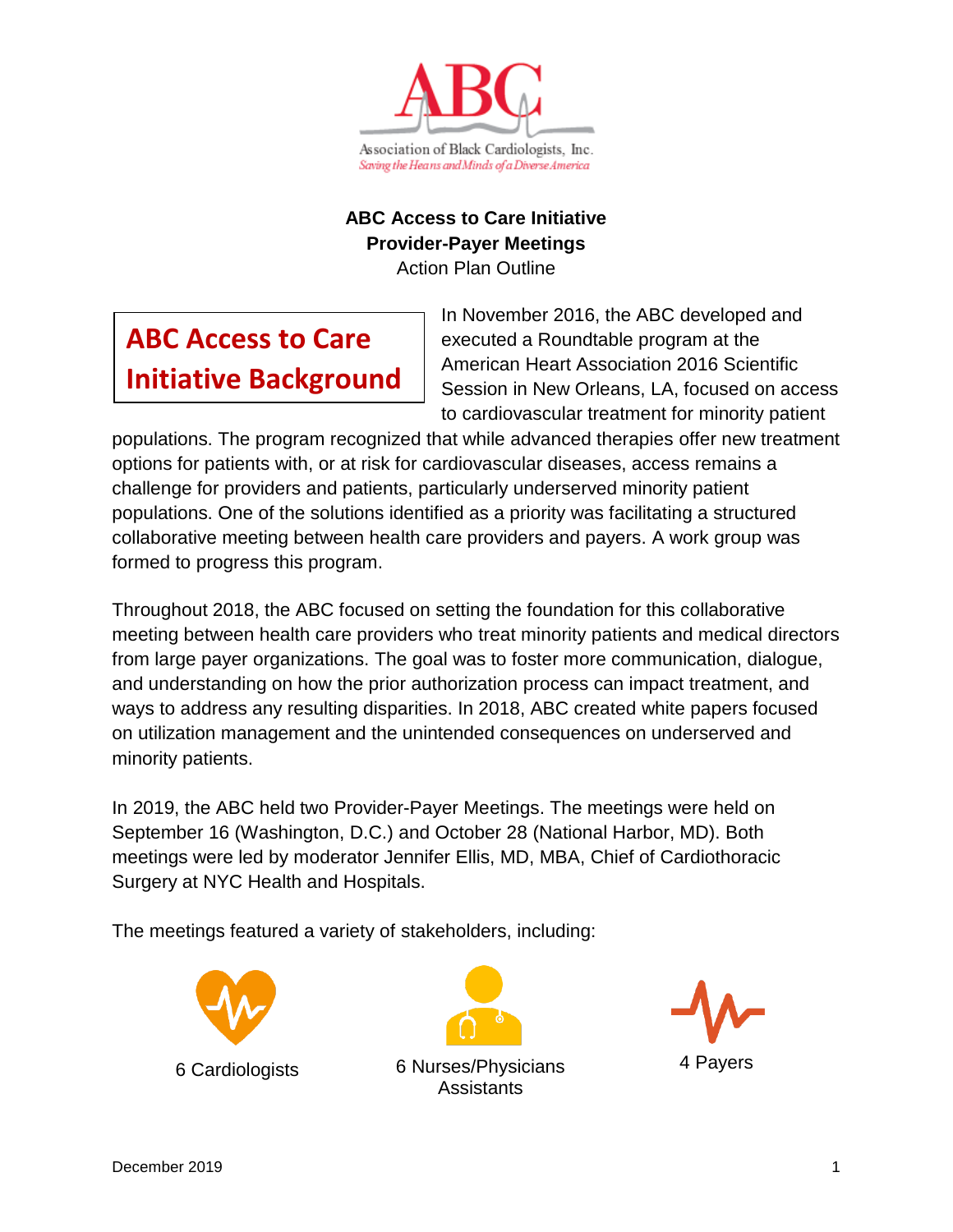

The cardiologists included academic researchers and managing directors of cardiac clinics. Nursing representatives featured professors at nursing universities and directors of staff development at large hospitals. Payers included representatives from Aetna/CVS, Blue Cross Blue Shield of Louisiana, a regional PBM, and an employer group CEO.

The topics of discussion focused on the unintended consequences that utilization management has on minority patients, the increased threat to the high-risk patient, and collaborative solutions that could help mitigate challenges.

# **Access to Care Barriers**

In order to define effective solutions, providers

and payers identified a variety of barriers to appropriate care.

Provider-focused barriers:

- Practice staff requirements to handle administrative logistics/paperwork
- Low cultural sensitivity or awareness of unique patient needs

Patient-facing barriers:

- Knowledge, including limited health care literacy and difficulty navigating the health care system
- Cost of medical procedures based on insurance status, especially for states that did not expand Medicaid

Health care system barriers:

- Cost of some branded medications
- Ability to maintain care continuity (having a centralized health care provider)

## **Pilot Concepts**

Healthcare stakeholders at both provider-payer meetings identified several solutions-oriented concepts that

addressed access to care for minority and underserved populations. These concepts focused on increasing the capacity of cardiology practices in underserved communities, educating at-risk communities in non-traditional and practice settings, and improving medication adherence through 90-day prescriptions.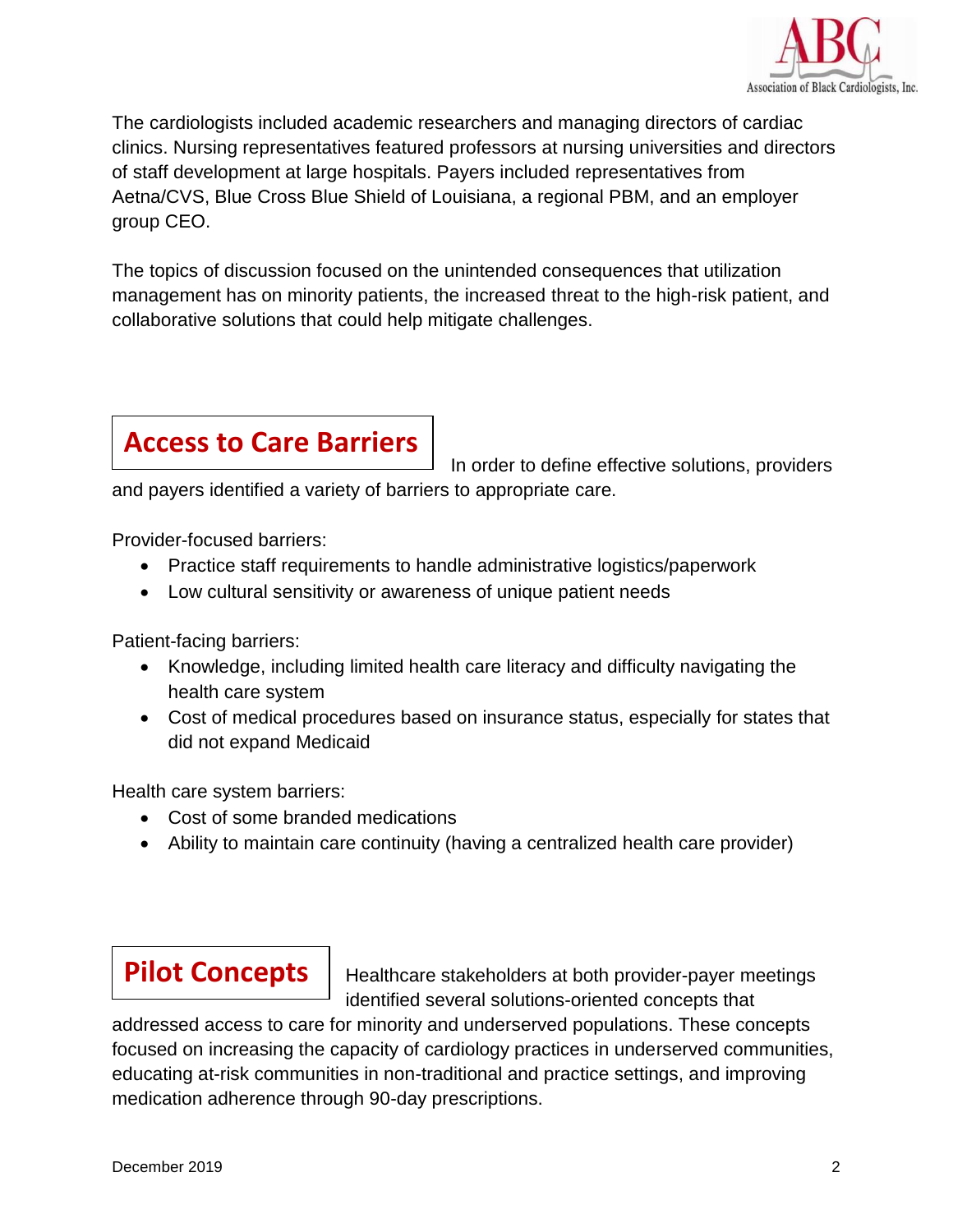

Focus was placed on a Cardiology Practice Navigator, which was the concept that was most discussed and agreed to by the attendees. Two other concepts – Educating At-Risk Communities and 90-Day Prescriptions - were suggested and cursorily discussed.

#### **Cardiology Practice Navigator**

The Cardiology Practice Navigator would provide support for under-resourced cardiology practices that serve minority and underrepresented patients. This individual would be responsible for completing and submitting prior authorization requests to help patients access new and novel evidence-based treatment options.

The navigator will:

- Have clinical knowledge
- Gather clinical documentation needed to support PA requests
- Track PA approvals, denials, and appeals
- Communicate to the provider and patient that the PA has been approved or denied
- Train practice staff on how to submit and support PA requests

Health outcomes may include:

- Increased access to new cardiovascular-related pharmacologic therapies (i.e. ARNI or PSCK9i)
- Evidence-based and outcomes-driven care to better manage cardiovascular disease
- Increased medication adherence and reduced readmissions

A cardiology practice navigator will bring a variety of benefits to patients, providers, and payers:

| <b>Patients</b>                                                                                                                                                                                                               | <b>Providers</b>                                                                                                                                                                                            | <b>Payers</b>                                                                                                                                                                                                                                                                            |
|-------------------------------------------------------------------------------------------------------------------------------------------------------------------------------------------------------------------------------|-------------------------------------------------------------------------------------------------------------------------------------------------------------------------------------------------------------|------------------------------------------------------------------------------------------------------------------------------------------------------------------------------------------------------------------------------------------------------------------------------------------|
| Access to new<br>$\bullet$<br>therapies for the<br>appropriate treatment<br><b>Provides better health</b><br>$\bullet$<br>outcomes<br>Ensures patients take<br>$\bullet$<br>home the right<br>medication at the right<br>time | Reduces the<br>$\bullet$<br>administrative burden<br>of completing and<br>submitting PA requests<br>Patients have access to<br>$\bullet$<br>newer therapies<br><b>Builds practice capacity</b><br>$\bullet$ | Reduces administrative<br>$\bullet$<br>costs to review<br>incomplete or ineligible<br>PA requests<br>Increases provider<br>$\bullet$<br>adherence to evidence-<br>based guidelines and<br>payer-specific policy<br>Leads to greater patient<br>$\bullet$<br>and provider<br>satisfaction |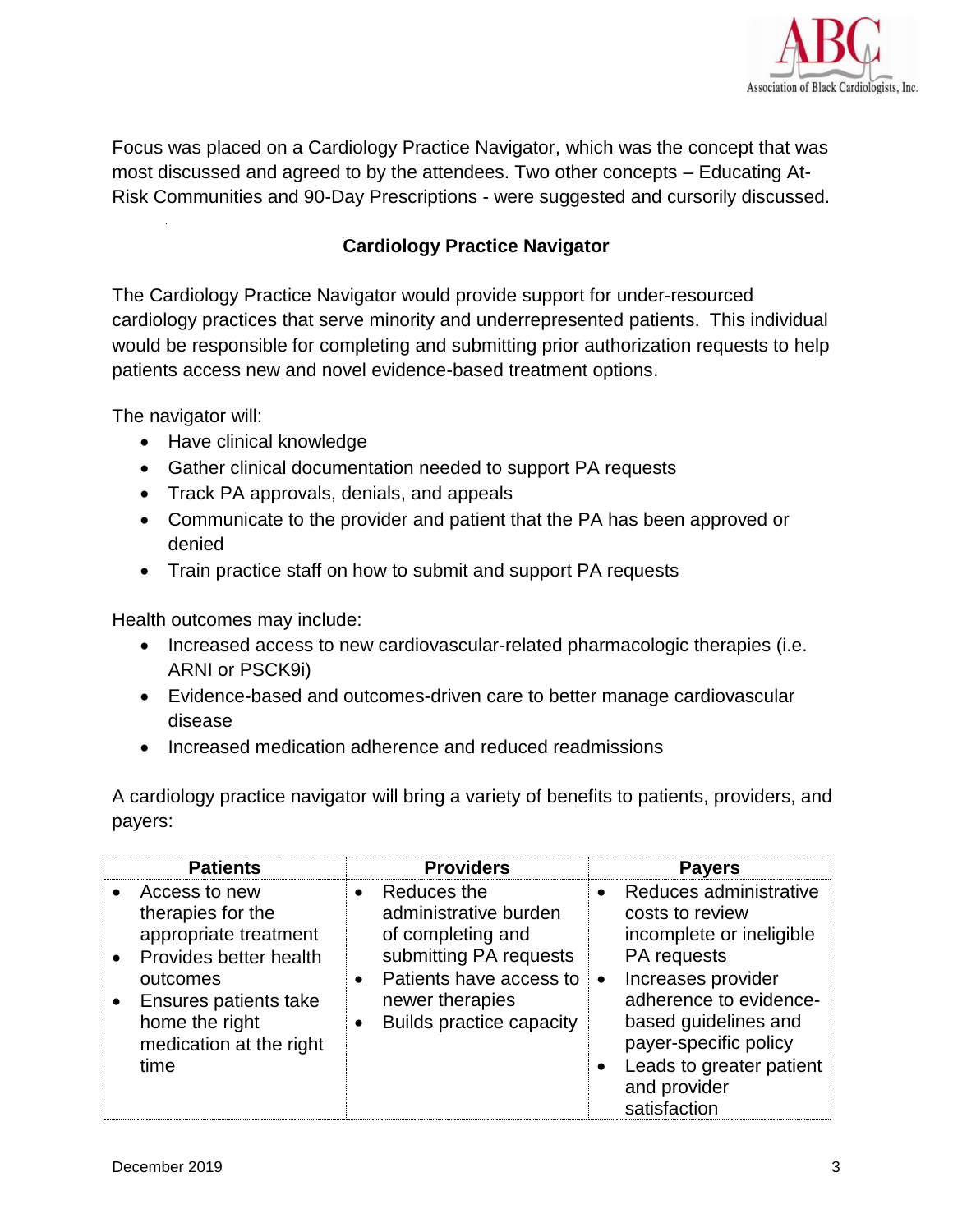

#### **Educating At-Risk Communities in Non-Traditional and Practice Settings**

Developing and implementing community programs that address cardiovascular disease screening, diagnosis and treatment is vital to improving outcomes and helping patients navigate the health care system. These programs help patients access critical health education and support resources to help them maintain and improve their health. Examples are educational workshops, group provider visits, and caregiver training.

Workshops should be held in familiar settings that are frequented by underserved populations in the course of their daily lives. They can be held at houses of worship, schools (elementary, middle, and high), barber shops and beauty salons, and community events.

Group visits at a provider office is another model that can deliver patient education. They include education and interaction with other patients, followed up with an individual visit with the provider, including the collection of vital signs and an exam.

In addition to educating those most at risk, education must also be extended to caregivers who often accompany and advocate for their loved ones during office and hospital visits, help ensure that patients adhere to their medication regime, and provide emotional support during treatment.

#### **Promoting 90-day Prescriptions to Improve Medication Adherence**

Providers can keep patients with cardiovascular disease aligned with their care management plans by stressing the importance of taking prescribed medications. Patients may experience barriers to filling a prescription – from the location of the pharmacy to whether medication refills are all scheduled for the same time of the month. These barriers might be alleviated by 90-day prescription fills for patients who take maintenance medications. Patients may be more likely to adhere to their prescribed medication regime and less likely to miss a dose if they are making fewer trips to their local pharmacy.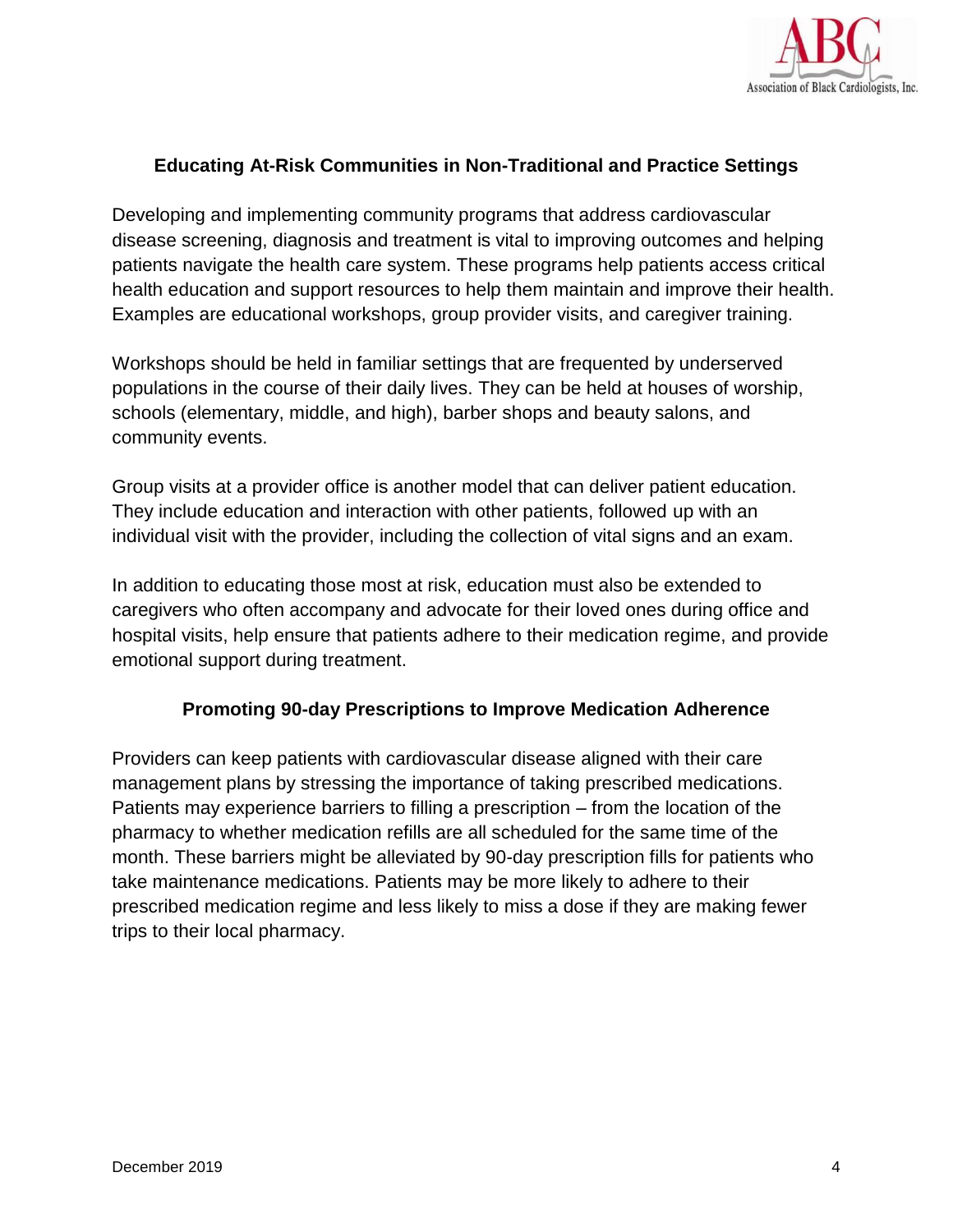

#### **Additional concepts**

Additional areas of opportunity identified by the health care stakeholders are listed below.

| <b>Provider and Patient</b>                                                                                                                                                                                                                                                                                                                                                                                                                                                   | <b>Provider and Payer</b>                                                                                                                                                                                                                                                                                                                                                                                                                                                                                                                                                                                                                                      |
|-------------------------------------------------------------------------------------------------------------------------------------------------------------------------------------------------------------------------------------------------------------------------------------------------------------------------------------------------------------------------------------------------------------------------------------------------------------------------------|----------------------------------------------------------------------------------------------------------------------------------------------------------------------------------------------------------------------------------------------------------------------------------------------------------------------------------------------------------------------------------------------------------------------------------------------------------------------------------------------------------------------------------------------------------------------------------------------------------------------------------------------------------------|
| Use the Teach-Back method - have<br>patients repeat back to the health care<br>provider the information they just<br>heard. This method helps ensure that<br>the intended message was properly<br>received and that the patients<br>understand what is being explained to<br>them<br>Create infographics using plain<br>language and make them available in<br>exam rooms and reception areas<br>Develop health education videos to<br>share information with visual learners | Payers can share prescribing data<br>$\bullet$<br>and analytics with their providers to<br>raise awareness of patient population<br>trends and practice performance.<br>Includes quality metrics and targets<br>for common CV disease<br>Payers can streamline PA requests for<br>providers that meet quality and<br>performance metrics and adhere to<br>evidence-based guidelines for disease<br>management<br>Payers and providers can work to<br>better understand and address the<br>social, economic, and environmental<br>factors that impact a patient's health<br>journey through a standardized<br>screening tool in the electronic health<br>record |

### **Next Steps**

Based on stakeholder interest and feedback, it is recommended that funding be secured for a pilot program to assess the

effectiveness of a cardiology practice navigator to address acess to care for minority and underrepresented populations. Initial assessment and planning for the pilot should focus on the insurance population to target potential partners for collaboration and geographic areas for consideration.

After preliminary research, the ABC will identify states and communities that have a high number of under-resourced practices managing the care of minority and underserved patients. The cardiology practice navigator will be able to work closely with 20-30 practices in the area. Health care stakeholders identified the population target and potential partners in the grid below.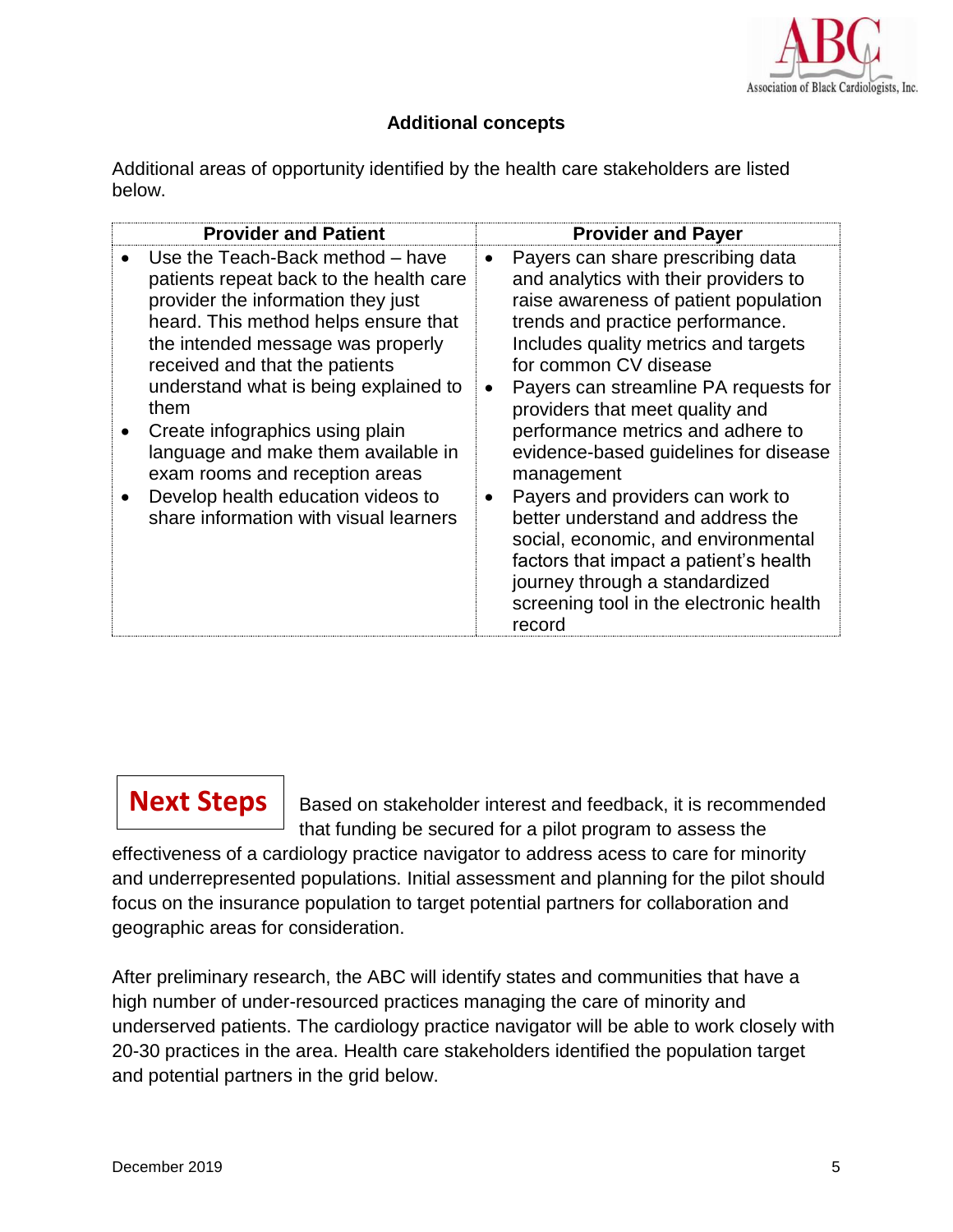

| <b>Population target</b> | Medicare beneficiaries<br>Medicare Advantage enrollees<br>٠<br><b>Medicaid recipients</b><br>Commercial health insurance<br>Employer groups<br>٠                                    |
|--------------------------|-------------------------------------------------------------------------------------------------------------------------------------------------------------------------------------|
| <b>Partners</b>          | <b>CMS</b> Innovation<br>Medicare Advantage Managed Care Organizations<br><b>Medicaid Managed Care Organizations</b><br>Commercial health plans<br>Employer group health plans<br>٠ |
| Geographic areas         | Traditionally underserved communities<br>Identify target provider practices                                                                                                         |

Potential sources of funding in the pharmaceutical and managed care space will also need to be identified.